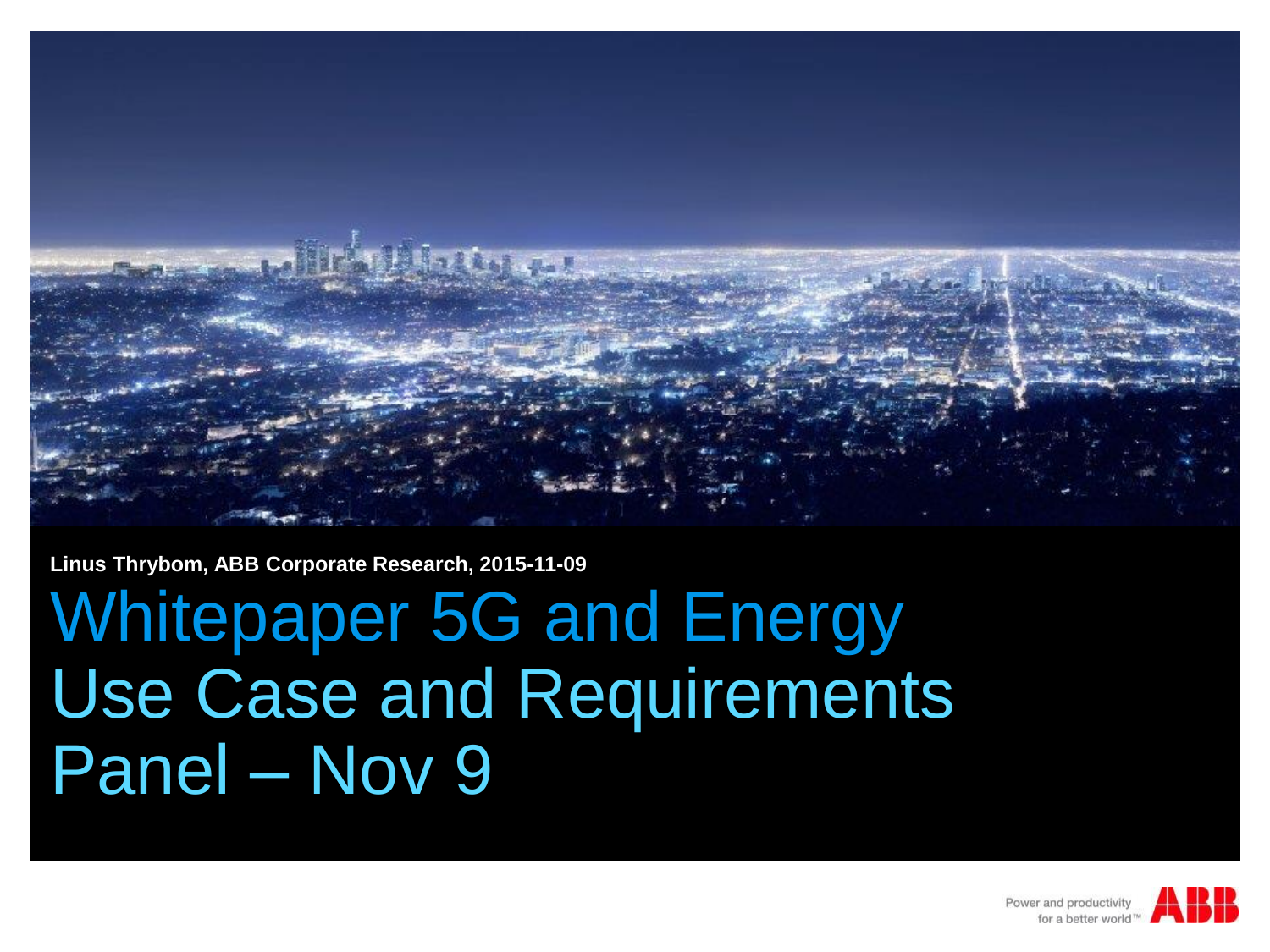#### Whitepaper 5G and Energy Main families of use cases

- Metering for billing
- Power grid protection, control, and monitoring
	- Transmission and Distribution grid with demand side management (existing use-cases)
		- Self healing networks with fault location, isolation and power restoration
		- Integration of DER (Distributed Energy Resources)
		- Power quality (reactive power)
	- Micro grids, renewables, and storage (emerging usecases)
		- Integration of DER on community level
		- Support of prosumers
		- Island / grid modes

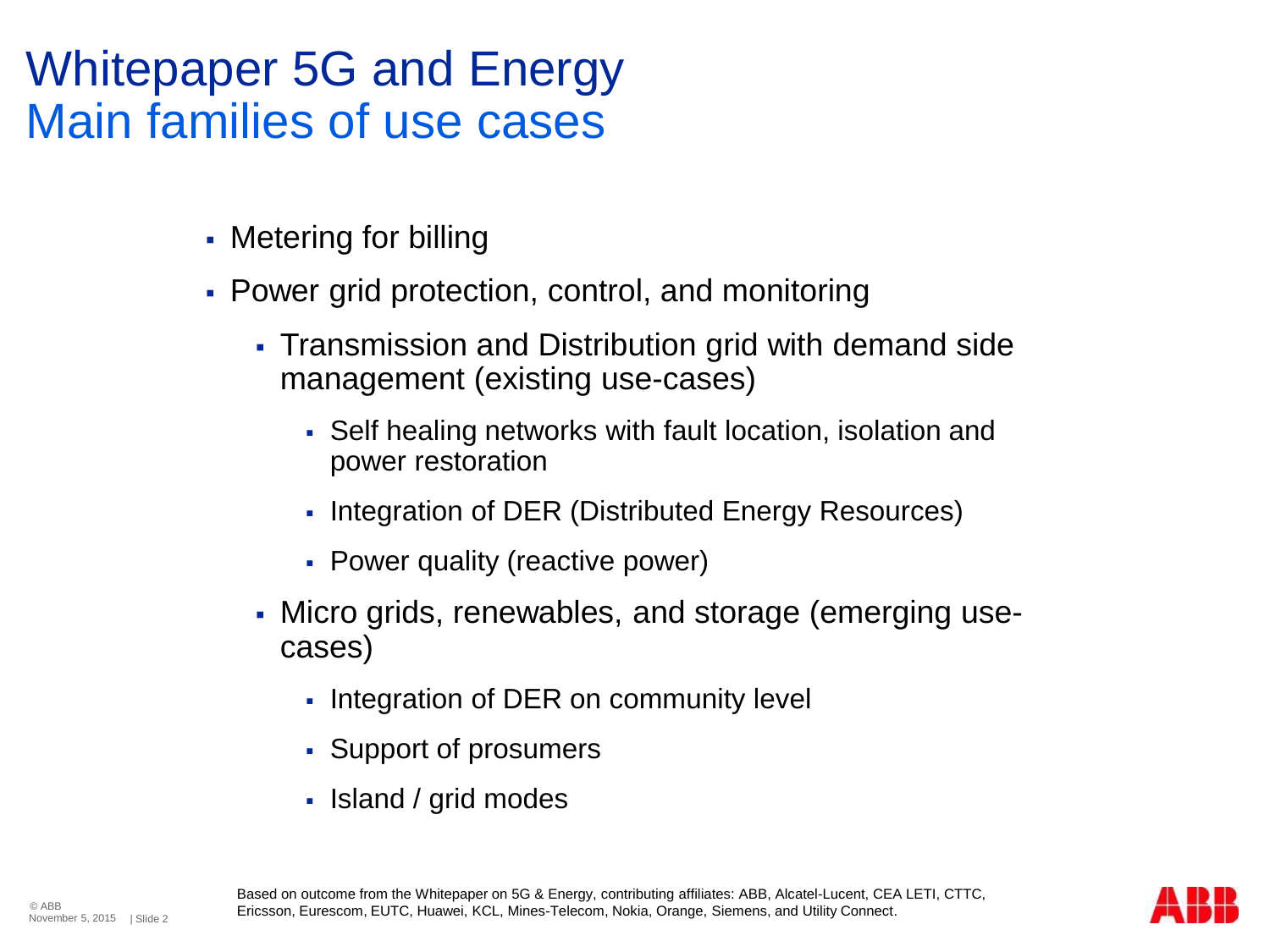#### Whitepaper 5G and Energy Table of Use cases and KPIs

| Use case                                                                                                                     | <b>KPI</b>                                                                                              | <b>Security</b>                                                              | <b>Target</b><br>date |
|------------------------------------------------------------------------------------------------------------------------------|---------------------------------------------------------------------------------------------------------|------------------------------------------------------------------------------|-----------------------|
| Metering                                                                                                                     | 1 <sub>s</sub><br>$10^{-2}$<br>1 kbit/s/user<br><b>10 km</b><br>$~10000 / km^2$                         | <b>Client authentication</b><br>Authenticity<br>Integrity<br>Confidentiality | 2020                  |
| Protection, control and<br>monitoring for "Distribution"<br>Self healing networks<br><b>DER</b> integration<br>Power quality | $50 \text{ ms}$<br>$10^{-4}$<br>$\sim$ 10 Mbit/s<br>100 km<br>$~10 / km^2$                              | Authenticity<br>Integrity                                                    | 2020                  |
| Protection, control and<br>monitoring for "Transmission"<br>Self healing networks                                            | 5 <sub>ms</sub><br>$10^{-5}$ (OF10 <sup>-9</sup> )<br>$~1$ Gbit/s<br>1000 km<br>$<$ 1 / km <sup>2</sup> | Authenticity<br>Integrity                                                    | $+2020$               |

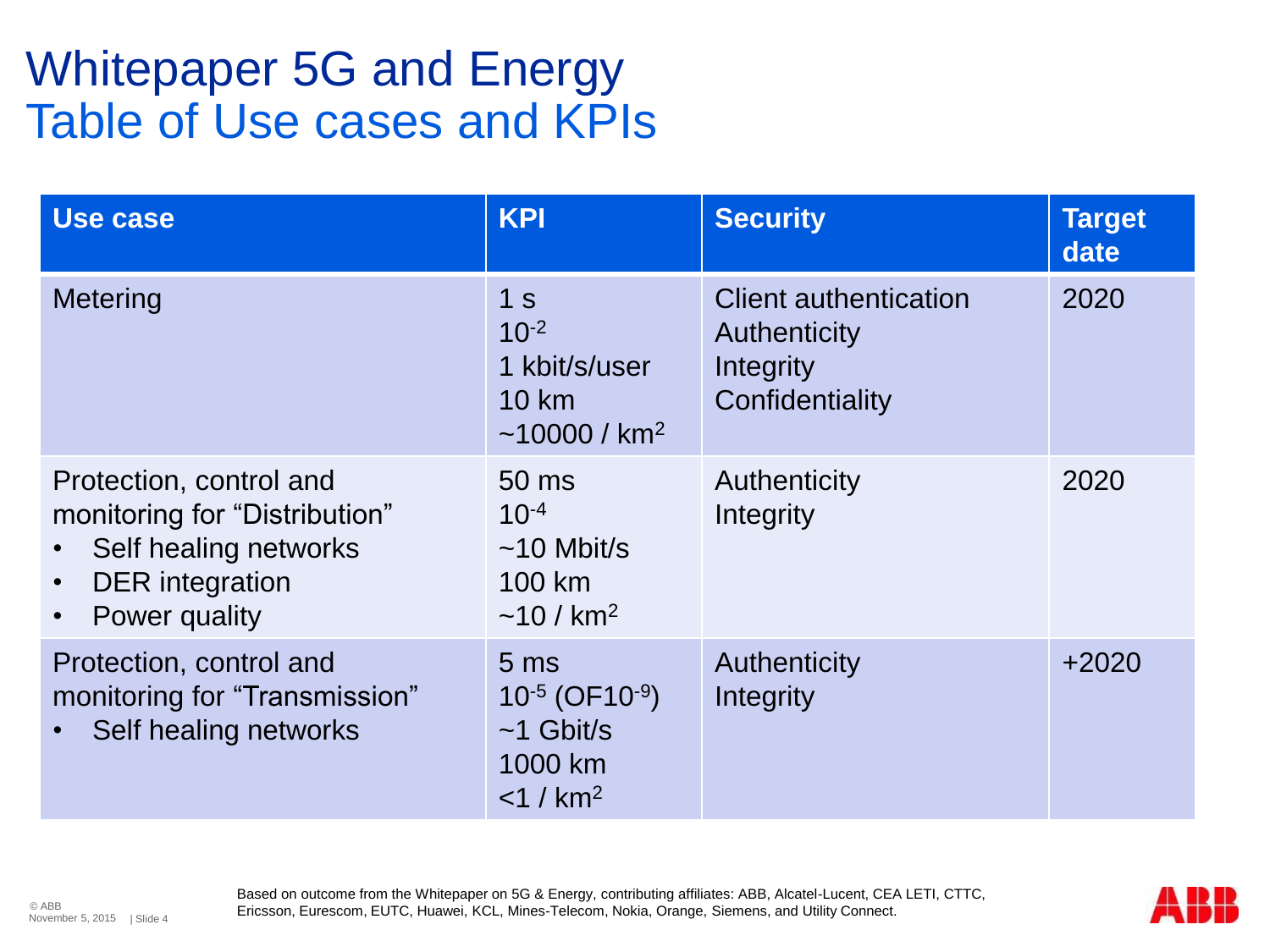### Whitepaper 5G and Energy Evolving Grid







© ABB Group